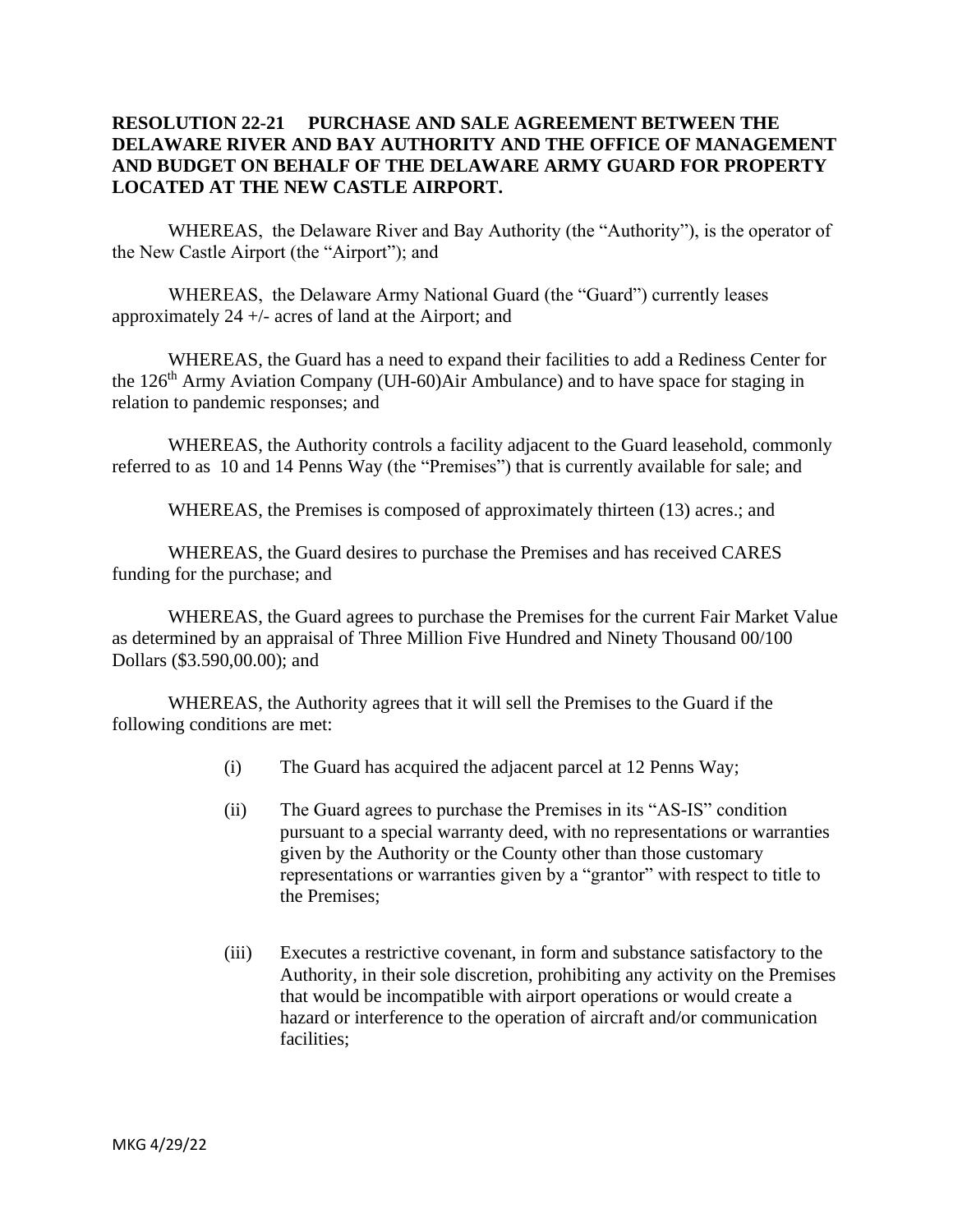- (iv) Grants to the Authority an easement in form and substance satisfactory to the Authority and the County, in their sole discretion, that would (a) establish the maximum height for structures and objects of natural growth, (b) provide a right of flight for the passage of aircraft in the space above the Premises, and (c) provide the Authority, the County and airport tenants and users the right to create or generate such noise as may be inherent in the operation of aircraft now known or hereafter used for navigation of flight using said airspace;
- (v) Agrees to execute such additional instruments, certificates, documents or agreements that may be reasonably requested to compete the sale of the Premises;

NOW, THEREFORE, BE IT RESOLVED, that the Executive Director is hereby authorized to finalize the terms and conditions of the purchase and sale agreement with the State of Delaware on behalf of the Delaware Army Guard and with the advice and consent of counsel, to have such Agreement executed by the Chairperson, Vice Chairperson and the Executive Director.